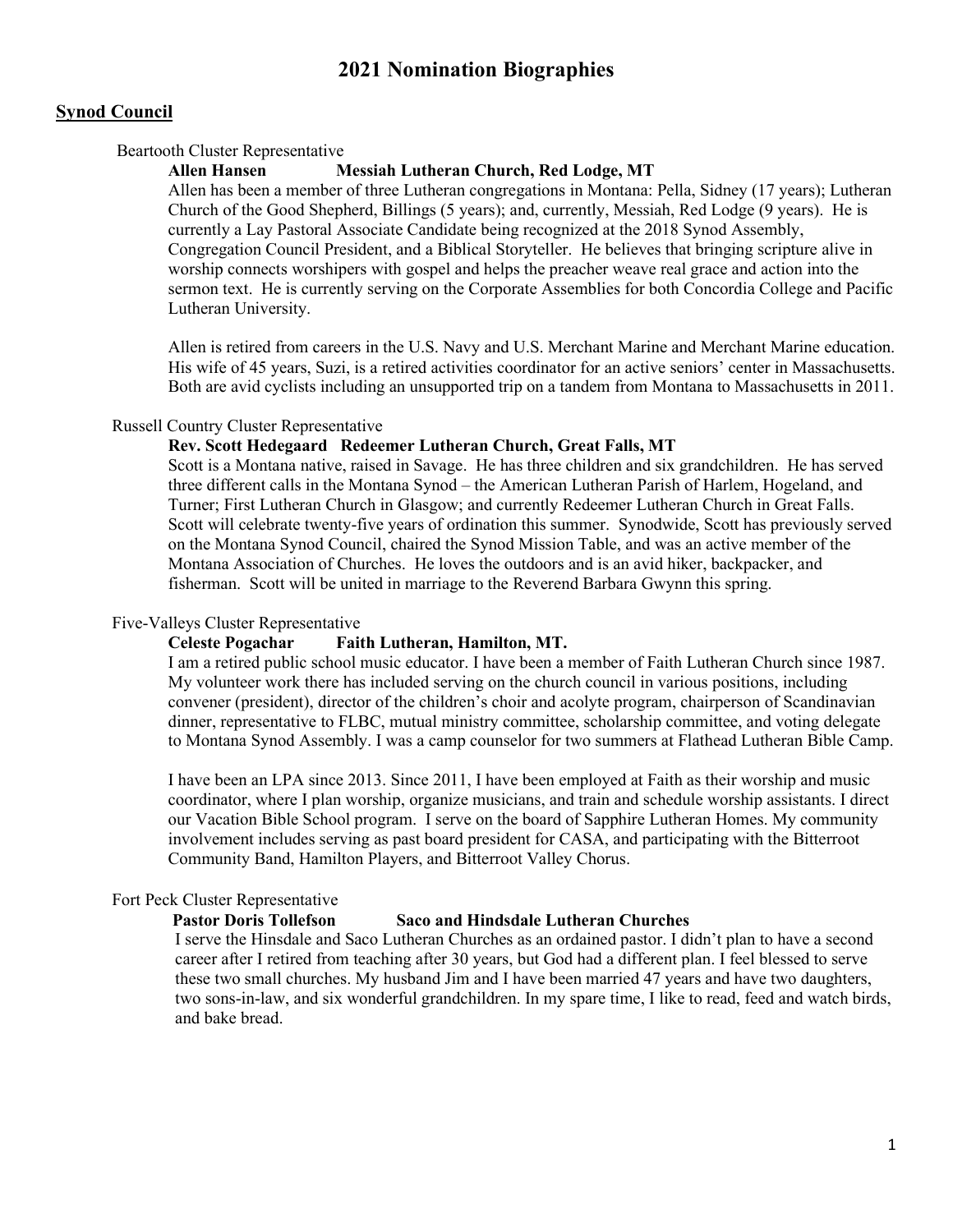## Northeast Cluster Representative

### **Rev. Gretchen Wagner Trinity, Culbertson/First English, Bainville, MT**

Gretchen has been a member of the NE Cluster of MT Synod for approximately 5 years. She cares about the goings on of the Cluster and the greater area of Eastern Montana. She will bring a voice that cares for the realities of frontier, rural, and small-town ministry to the synod council. Rev. Wagner currently serves in Culbertson, MT. Prior to her current position she worked in the Areo! Business in Western Washington for a major manufacturer of Airplanes.

## Bearpaw Cluster Representative

#### **Kevin Johnson First Lutheran Church, Havre, MT.**

My wife Lorraine and I have been married for 38 years and have three children and 4 grandchildren. I retired from MSU-Northern as a Professor in automotive/diesel technology after 35 years in 2015. I was President of the Academic Senate for 1 year and served on the financial aid committee several years as well as other faculty committees. I started farming in 1988 and plan on farming into the future. I have been a member of 1<sup>st</sup> Lutheran Church in Havre my entire life and have taught 5-6<sup>th</sup> grade Sunday school for the last 4 years. I am also in my 2<sup>nd</sup> term as Vice President for the church council.

#### Crazy Mountain Cluster Representative

#### **John Sheppard Christ the King Lutheran, Bozeman, MT.**

John is a lifelong Lutheran, having been baptized into Christ at Zion Lutheran Church, Pittsburgh (ALC) on October 8, 1961. He was raised in an LCA congregation in Sharon, PA (Christ Lutheran). He received his BS in computer science from Southern Methodist University and then attended the Lutheran Theological Seminary in Gettysburg. After discerning that his call, at least at that time, was somewhere other than in ordained ministry, he entered industry, working for ARINC, Inc. in Annapolis, MD. While employed by ARINC, he received his MS and PhD in computer science from Johns Hopkins University and was actively engaged in lay ministry as a member and leader at Our Shepherd Lutheran Church in Severna Park, MD. After 20 years at ARINC, he spent a short time as a research professor at Johns Hopkins before moving to Bozeman in 2008 to become a professor of computer science at Montana State University. As a professor, he is currently mentoring and advising eight doctoral students and over 40 undergraduates. He serves the Bozeman community in a variety of ways. In addition to his work as an LPA while serving the residents at Bozeman Lodge senior living facility as worship leader and pastoral care provider, John serves as faculty advisor to Lutheran Campus Ministry at MSU, sings with the Bozeman Symphony Symphonic Choir and the Chamber Choir, and sings with the Bozeman Chord Rustlers barbershop chorus and in two barbershop quartets (Quaternions and MASS Effect).

## Flathead Cluster Representative

#### **Pastor Peter Erickson Our Savior's Lutheran, Columbia Falls, MT.**

Peter has been a pastor in the Montana Synod since 1998. He has served on the boards of the Montana Associations of Christians, Lutheran Social Services of Montana, and Immanuel Lutheran Communities. He is an active participant in cluster and synod activities. Recently, Peter became an certified coach in the Montana Synod.

Peter Erickson was ordained in 1998, serving the Chester Lutheran Parish (Chester, MT) until 2007. He has since served Our Savior's Lutheran Church in Columbia Falls, MT. Peter is married to Tonja; they have three daughters. Peter received an undergraduate degree from St. Olaf College, Northfield, MN in 1994, and Master of Divinity degree from Lutheran Seminary in 1998. He is a proud member of the class of 1990 Missoula Sentinel Spartans.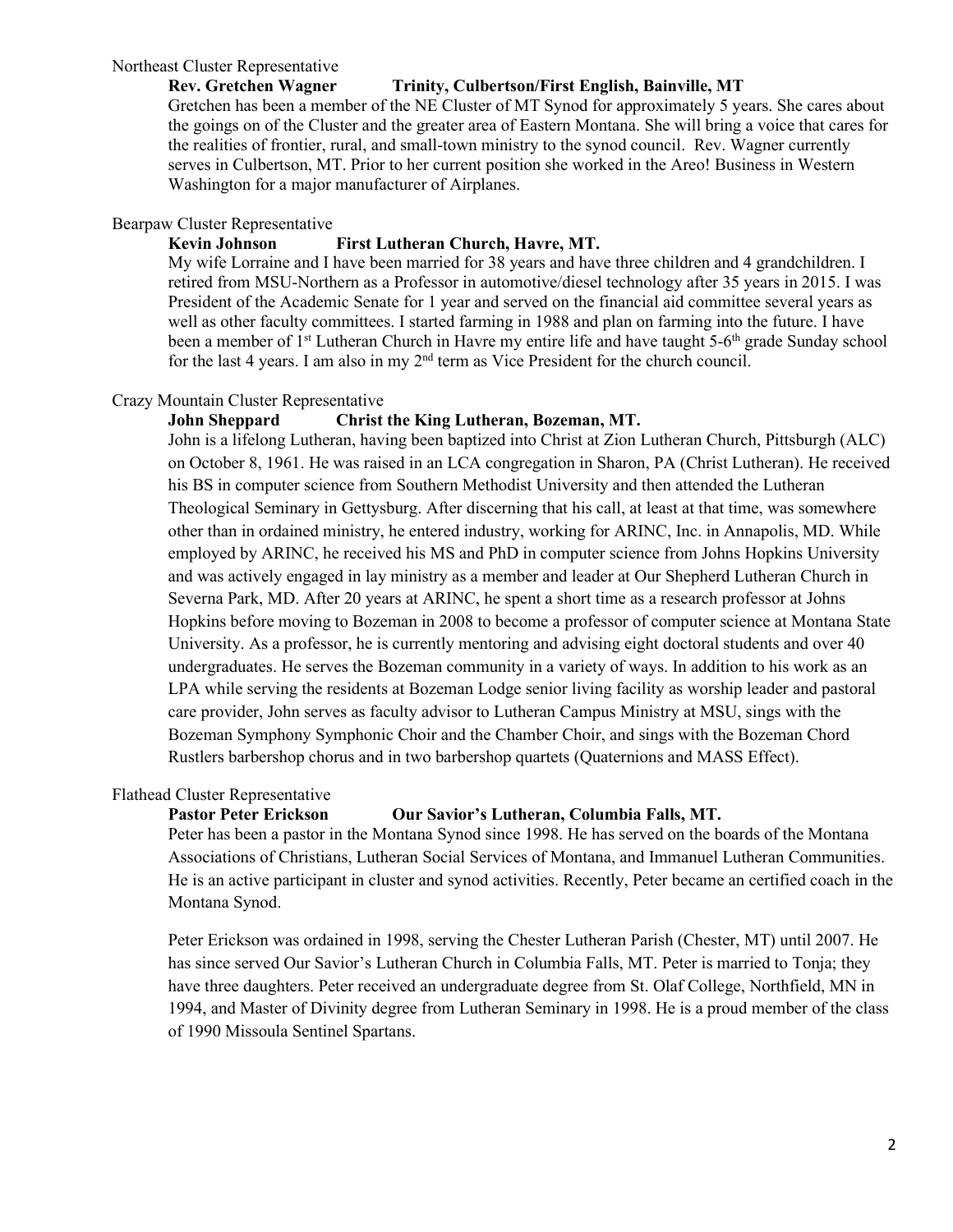### Southeast Cluster Representative

## **Lana Buerkle Peace Lutheran, Plevna, MT.**

I was raised in Baker, MT. My husband and I have been married for 48 years and own a farm/ranch north of Plevna. We have 4 children and 12 grands-Yeah! Our son, Bradn, is an ELCA pastor serving in Russia.

I have been a Secretary to a lawyer, Extension Office, and American Lutheran Church in Baker. I have most recently been a full-time babysitter for 3 of my grandchildren.

I serve as pianist for our Church, Peace Lutheran and Sunday School teacher. I am also a LPA and have thoroughly enjoyed my studies for this program.

## **Synod Nominating Committee**

## **John Mundinger Saint John's Lutheran Church, Helena, MT**

John is a former employee of Montana Fish Wildlife and Parks. He was an active member in previous Lutheran congregations and has been an active member of St. John's since transferring to that congregation in 2000. He served on the Church Council! , including three years as Council President.

John has also served in various capacities in the Montana Synod, including Synod Council, Consultation Committee, Candidacy Committee and on the Mission Table, as a Churchwide voting member and is a Lay Pastoral Associate.

## **Barb Arensmeyer Trinity Lutheran Church, Choteau, MT**

Barb has been a life-long member of Trinity Lutheran Church, in Choteau Montana. It was here that she was confirmed, married and had each of her children baptized. She is and LPA in the Montana Synod and has provided pulpit supply twice monthly at Bethany Lutheran in Dutton, Fairfield Lutheran Parish and at Trinity Lutheran in Choteau. Barb has also served numerous times on the Montana Synod Congregational review team.

## **Synod Committee On Discipline**

## **Pastor Scott Thompson Bethlehem Lutheran Church, Kalispell, MT.**

Scott has served on several committees and boards. He is currently on the Serious Juju board and the FLBC board, so he knows discipline and conflict. He also served on the Discipline committee in the Grand Canyon synod prior to moving to MT. Scott is a great communicator and is well respected among lay and clergy.

Scott graduated from Luther seminary in 1996. He has served parish ministry calls in Soap Lake, WA; Shepherd of the Hills, Fountain Hills, AZ; Holy Trinity Lutheran, Chandler, and now at Bethlehem Lutheran, Kalispell since 2017.

## **Pastor Marlow Carrels Gloria Dei Lutheran Church, Butte, MT.**

Pastor Marlow currently serves at Gold Hill Lutheran Church in Butte America. He formerly served Westby Lutheran Parish in Westby, MT. He has been around the world a time or two thanks to the Army and the travel bug. He is married to artist, author, and business owner Nikki and father to an awesome daughter with another inbound around late June! He is a graduate of Montana State University – Bozeman (English Literature), Wartburg Theological Seminary (Master of Divinity), and is currently working on his thesis project for a Master of Sacred Theology at the Institute of Lutheran Theology. He has four ministries of special interest: Veterans, the homeless population, the Theology of the Sword (pacifism!?), and Beer and Theology. He is a Stephen Minister, has sung opera professionally, an Army vet, and avid fisherman, hiker, camper, skier, museum goer, and bibliophile.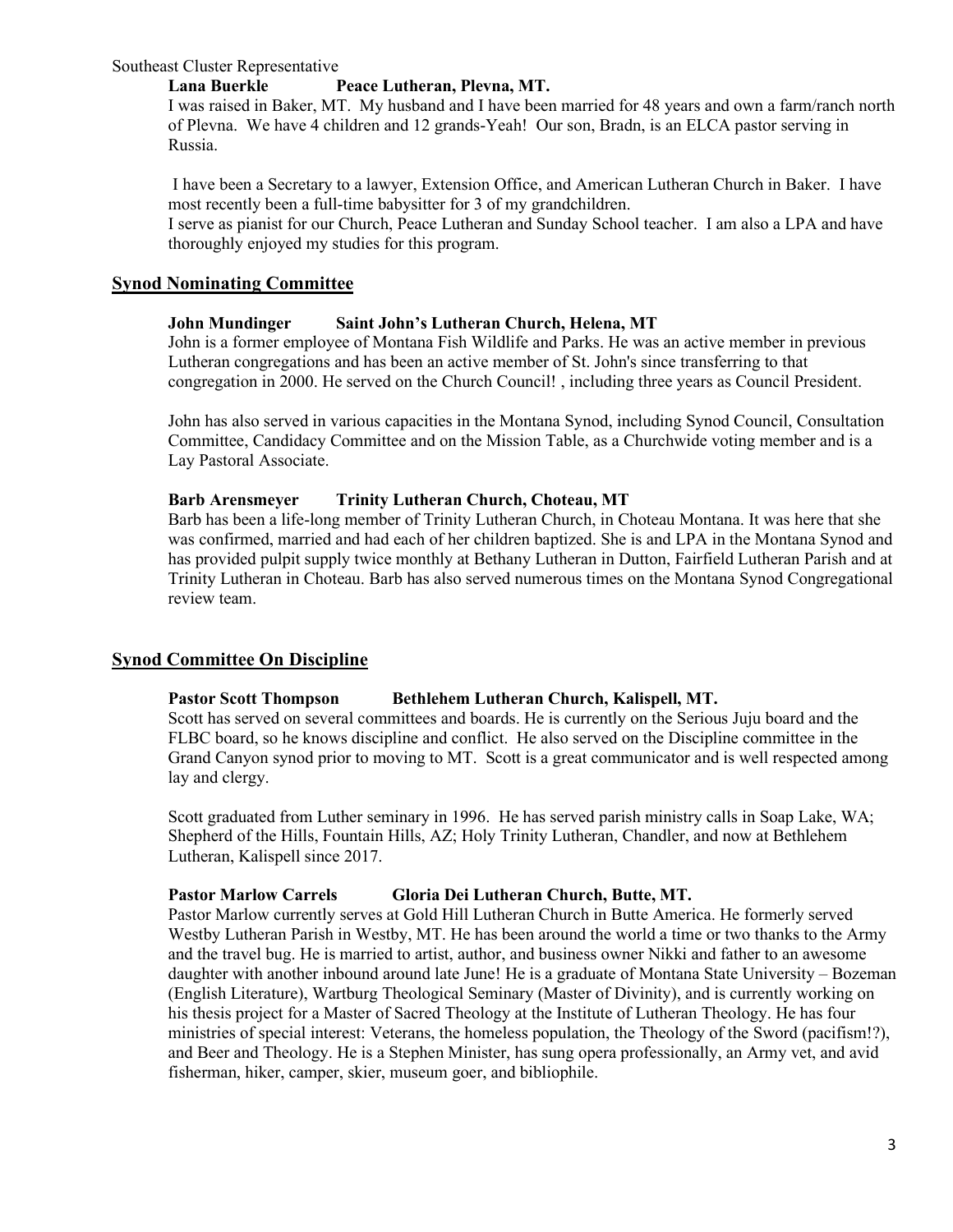## **Kyle Lefler Bethlehem Lutheran, Kalispell, MT.**

Kyle moved to MT to work with Flathead Lutheran Bible Camp in a year-round position. In October 2020 she began work as an adventure guide at Chrysalis boarding School in Eureka, where she works with teenage girls in a therapeutic setting. Kyle also serves part-time as the Dir of Del and Fundraising for Emmaus Campus Ministry in Missoula. Kyle is passionate about creatin space where young people are empowered, advocated for and lifted up, and especially loves when those spaces collide with the beauty of God's creation.

## **Don Buerkle American Lutheran Church, Baker, MT.**

Don is an LPA in the Montana Synod and has preached and led worship in his parish as well as surrounding congregations. He has been involved in many pastoral duties and understands the role of leader in the church. He has lived in Baker his entire life and attended College at MSU Northern. Not married, two daughters, one son, owned baker Body Shop (1981-2016) and currently owns and operates Baker Boyz Towing in Baker. He has been an LPA since 2018.

### **Luke Kloker Zion Lutheran Church, Fairview, MT.**

As a superintendent, he deals with discipline issues on a regular basis. Luke has his Master's degree in administration, so has studied HR rules etc. Luke served as our BB coach at FLBC for years. He is compassionate and caring. He is a gentle leader.

Luke was a principal for 12 years in MT before becoming a superintendent, which he has been for 7 years. He also serves on the Executive Board of the Montana High School Association.

## **Churchwide Assembly Voting Members**

#### Position 1

### **Dick Deschamps (Vice President of the Synod)**

#### Position 2

## **Dane Castleberry Saint Elizabeth Lutheran Church, Ekalaka, MT.**

Dane has been a member of Saint Elizabeth Lutheran Church since 1995. He, along with five of his family members were baptized April 12, 1998. His oldest daughter came home from a youth program and told them that she had picked her church and church family. They began attending and actively participating since that time. Dane is a Christian and practices his faith openly. He was involved in helping to build the Lutheran Church that stands on the North East side of Ekalaka. Dane serves as a lay pastor when Pastor Scott is gone.

or

#### **David Anderson Nathanael Lutheran, Plentywood, MT.**

David was born in Minneapolis, Minn. In 1941 and moved to Washington, D.C. in 1965 as a Prince of Peace Volunteer (an ecumenical program of the LCMS) and joined the Community of Christ. A new ecumenical ministry of the American Lutheran Church. In 1967 He began work at United Press International and in 1974 began religion/social issues writer as well as a political analyst. In 1990 David joined Religion News Service and retired as editor-in-chief in 2004 on moving to Montana. He was also a senior consultant to the PBS news show Religion and Ethics Newsweekly. David is a licensed LPA.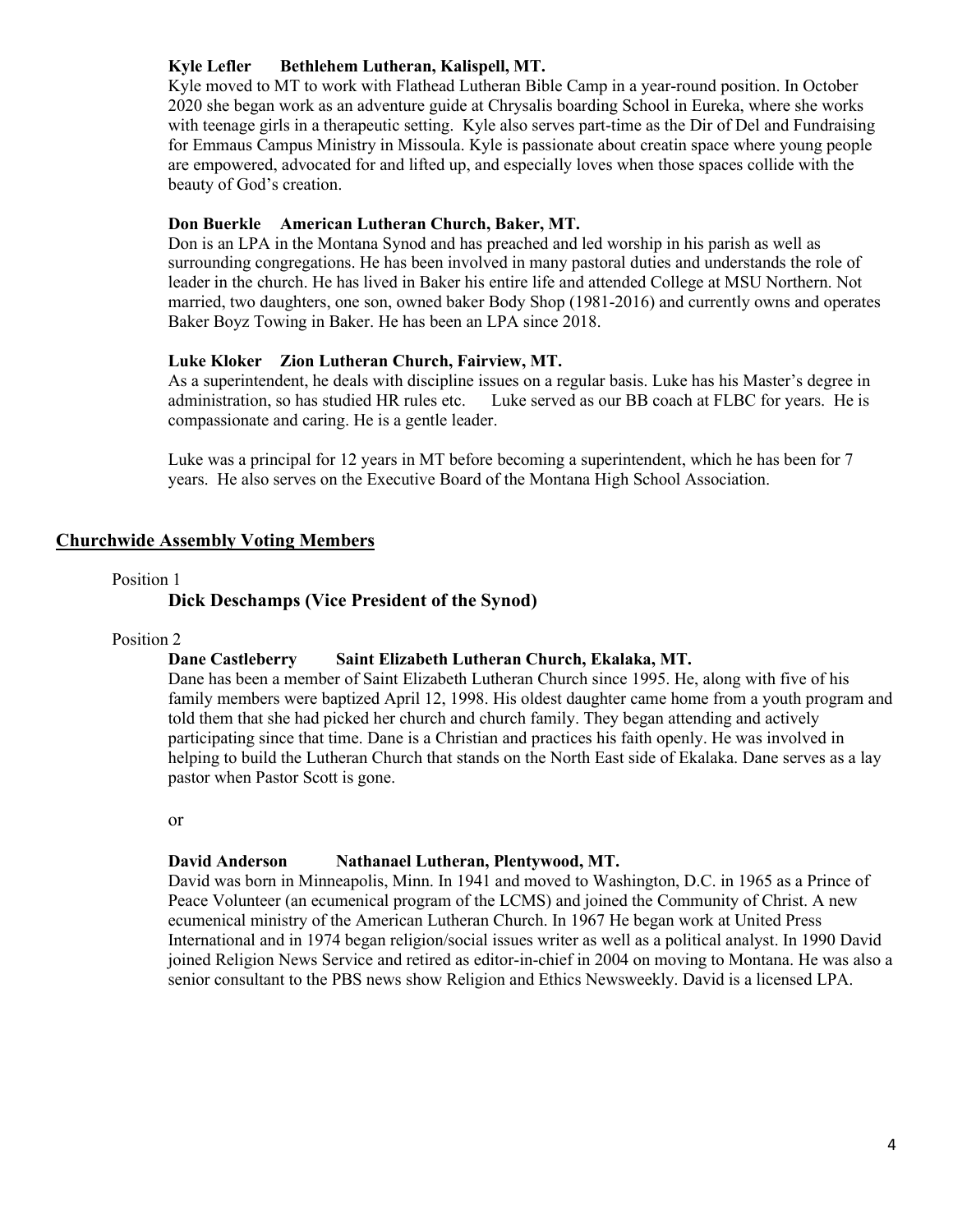## Position 3

## **Meredith Johnson Hope Lutheran Church, Bozeman, MT**

Meredith Johnson grew up on a farm outside of Walnut Grove, MN and was active in the local Lutheran church. She attended Shetek Lutheran Bible Camp every summer and after high school went to Augustana College in Sioux Falls, SD where she was active in campus ministry and outreach programs. She spent two summers working at Shetek Lutheran Bible Camp and two summers working at Christikon Bible Camp before taking on her first teaching job at the Utah School for the Deaf. After two years of living in Logan, UT where she was active at the ELCA mission church, Prince of Peace, she moved to Seattle where she attended Central Lutheran. She and her husband Corey moved back to his hometown of Bozeman and his home church of Hope Lutheran in 2001. They have three children, Soren (18), Doretta (16), and Elsie (13). The family is active in the congregation through the youth group, youth worship band, and various committees. Meredith has been in charge of the Sunday School and Vacation Bible School for more years than she would like to count. (I think it's perhaps 10?). She is excited about the opportunity to represent the Montana Synod at the church wide assembly.

Or

## **Margie Fiedler Bethlehem Lutheran, Kalispell, MT.**

Work Experience: ELCA Foundation, Planned Giving officer; Associate to the Bishop, EWA-ID Synod, ELCA; Assistant Marketing Director, Mission Investment Fund, ELCA; Executive Camp Director, Lutheran Outdoor Ministries, Ohio; Lutherhaven, Coeur d' Alene, ID; 2011-present, Executive Director Flathead Lutheran Bible Camp. Passionate about the environment, women's issues, and justice issues.

## Position 4

## **Lorrie Vennes Shepherd of the Valley Lutheran, Townsend, MT.**

My husband Gail and I live south of Townsend. We raise registered Angus cattle and have two dogs, Jake a border collie and Lucy, my Scottish Terrier. We have two grown children, Denice (Tanner) and Tyler (Holley). We also have three wonderful granddaughters.

I am an accountant and work for the Montana Stockgrowers Association, Helena. I enjoy attending our granddaughters' activities, quilting, reading, and gardening.

I have been a Lutheran my entire life. My Roles in the church have been many. From Sunday School teacher and director, confirmation, and high school youth leader. I have also been a church treasurer and of course belong to church guilds and WELCA.

I became an LPA in 2013 and have been blessed over and over again with this ministry. I currently do church services once a month for American Lutheran Church, Livingston, my home church. I have also provided pulpit services at; St. John's Lutheran Church, Helena, Shepherd of the Valley Church, Townsend, and Hope Lutheran Church, Anaconda.

Or

## **Carla Rustad American Lutheran Church, Baker, MT.**

Carla is an active member of her congregation. She has served on the endowment fund committee for several terms. She is currently ALCW (WELCA) president and a member of church council. Carla is a member of the committee to examine and amend the church constitution. She is also the treasurer for the southeast Cluster of the WELCA and has represented her congregation 3 times at the Synod Assembly.

Carla grew up on the Oregon coast and moved to Montana when she married her first husband in 1969. Her first husband passed away in 1978 leaving her to run the family ranch with her children and stepchildren. Carla is the mother of 4 and grandmother of 10 and step-grandmother of 7. She has 25 step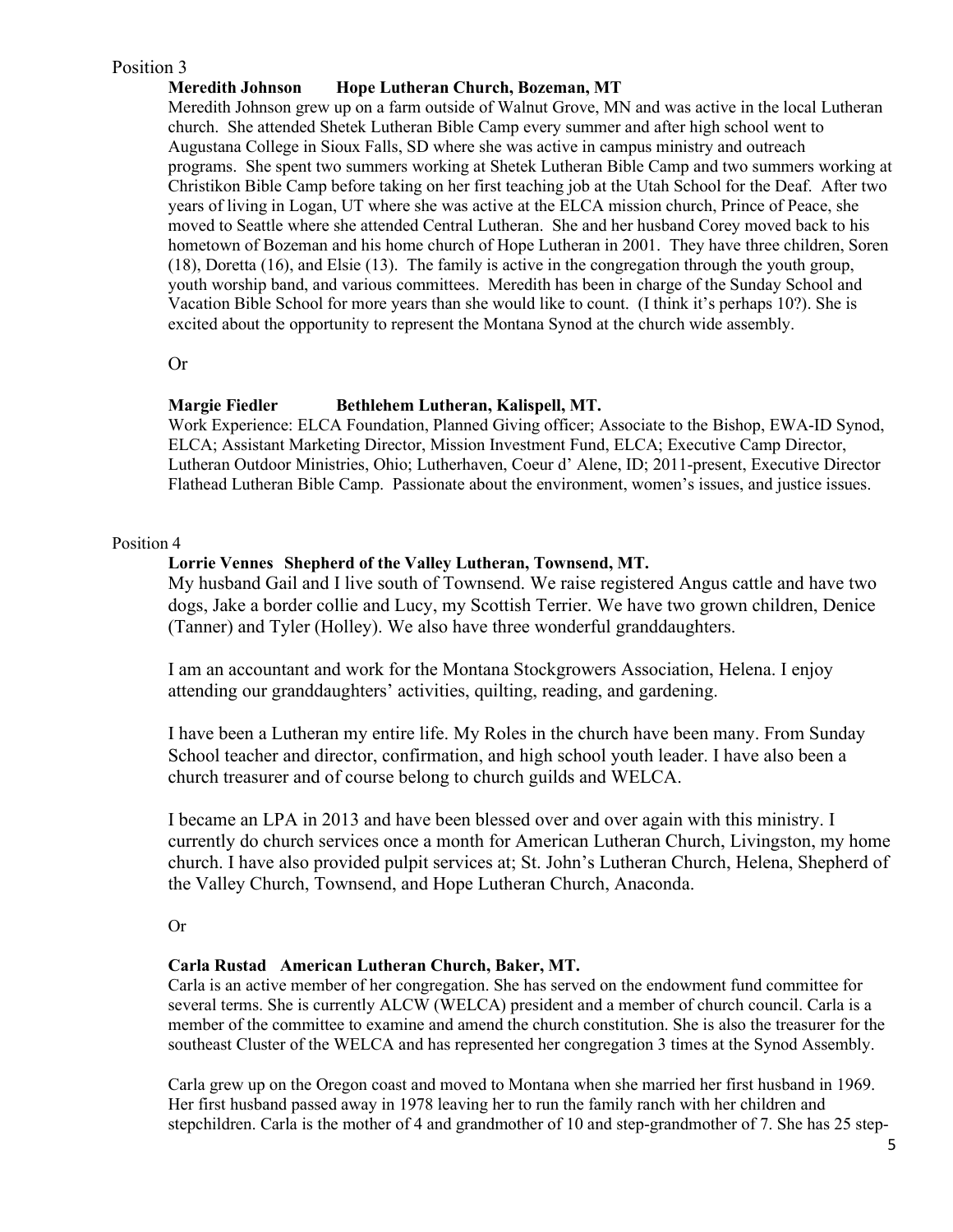great grandchildren and 1 great granddaughter. When Carla's youngest child graduated from high school and her son was ready to take over the family ranch, Carla went to Billings to pursue her education. She graduated from college in 1996. While in college, she worked for Northwest Bank (Wells Fargo) and in 1998 she transferred to Baker to run the Northwest Bank there. She met Keith Rustad in 2000 and they married in 2004. Carla retired from the Wells Fargo Bank in 2012. Throughout her life, Carla has been active in her church. Her relationship with God is the cornerstone of the life. Although she believes one worships in nature and home, she believes her church is a foundation in life and fellowship with other believers is important to support and strengthen faith.

#### Position 5

## **Bishop Laurie Jungling**

## Position 6

## **Rev. Megan Hoewisch First Lutheran, Havre, MT.**

Pastor Megan Hoewisch was ordained and installed as First Lutheran of Havre's pastor in February 2020. Before that, she served as a vicar for a year at a Lutheran church in Durham, NC. She earned her Master of Divinity from Candler School of Theology at Emory University in Atlanta, Georgia in 2018, where she met her Mennonite husband. Before seminary, Pr. Megan taught kindergarten in Seoul, South Korea for 3 years, which was a great way to see the world, even if it didn't make great use of her undergraduate degree in math. Though a native of San Jose, California, Pastor Megan loves exploring God's good earth and making a home wherever God has called her.

or

## **Rev. Jessie Obrecht Bethel Lutheran Church, Great Falls, MT.**

Jessie Obrecht is a native of Havre, Montana. She graduated from Concordia College in 2012, served as a Young Adult in Global Mission in Malaysia in 2012/2013 and graduated from the Lutheran School of Theology at Chicago in 2017. In June of 2017 she began serving as Pastor at Grace and St. Paul Lutheran Church in Fairfield, Montana and on the Fairfield Bench. She currently serves on the Board of Directors at Flathead Lutheran Bible Camp, as the Montana Synod ELCA World Hunger Coordinator, and as a representative on the Montana Synod Council. Pastor Jessie is passionate about the outdoors, the message of Jesus Christ, and connecting with folks to talk about faith, life, and the many adventures that we all encounter together.

### Position 7

#### **Rev. Cheryl Muncy Bethel Lutheran Church, Joplin, MT.**

- Served on church council for several terms, 3 as President
- LYO Leader for several years
- Adult Sunday/Bible Study leader for 3-4 years

-Active in WELCA – unit (served as Treasurer), cluster (served as chairperson and President of Cluster WELCA, and currently serving on the MT SWO Board.

- Served on Comprehensive Ministry Review teams (3)
- Served as Interim pastor at my former church
- Voting member to Flathead Lutheran Bible Camp several years. Also attended retreats.
- Have lead retreats for women
- Member of the Chester Ministerial Association (will become President in July)
- Was a board member of the Liberty County Performing Arts Council for many years
- Current member and officer of the Liberty County Chamber of Commerce
- Former member and officer of Chester Music Boosters Club
- Was active on the local, district and state levels of the VFW Aux. for 25+ years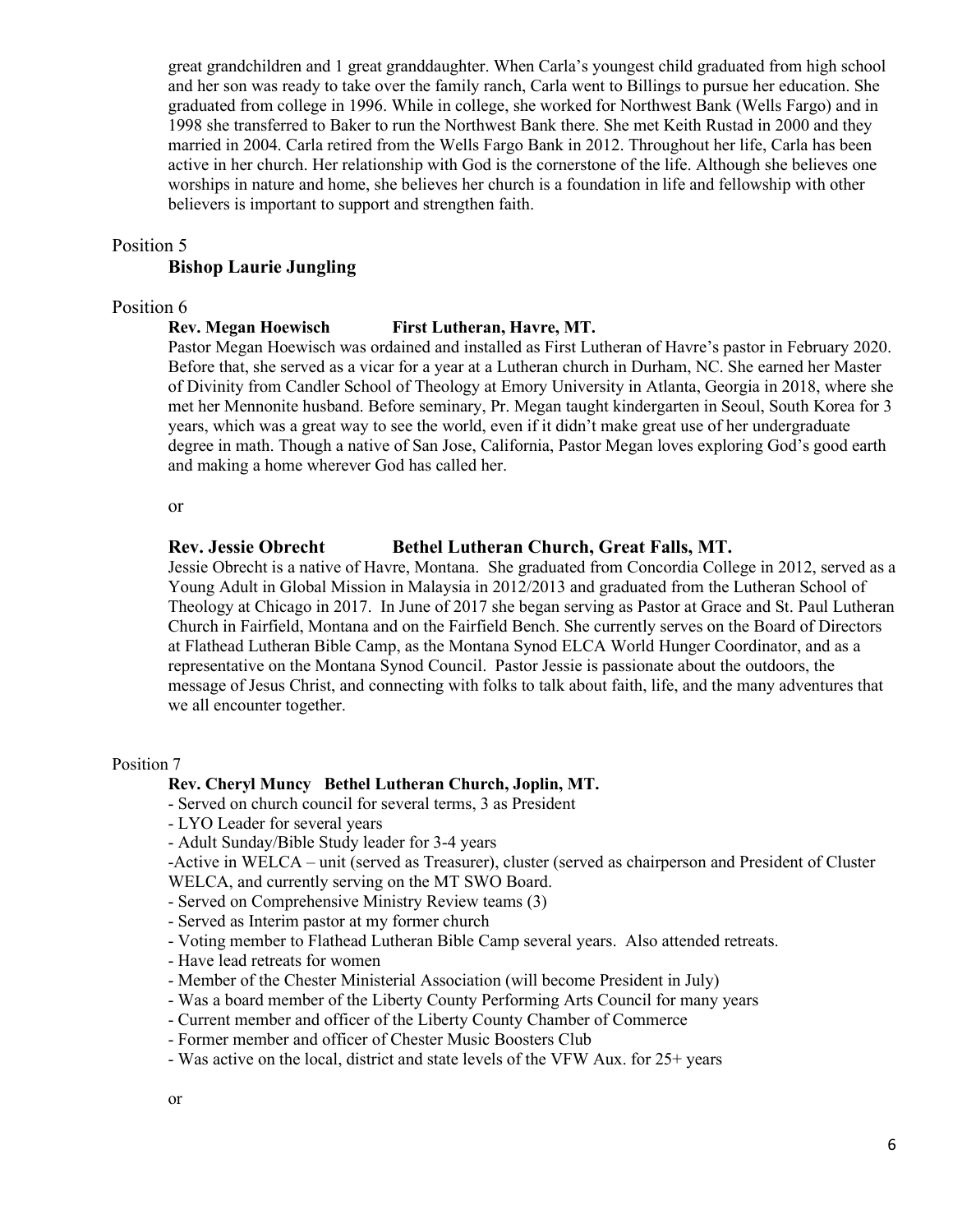### **Rev. Darren Paulson Atonement Lutheran, Billings, MT.**

I was born and raised in Billings, MT and nurtured in the faith at Peace Lutheran Church. In 1989, I graduated from Concordia College – Moorhead, MN with a bachelor's degree with a major in Sociology and minor in Religion. During my college years, I served 5 summers on the staff at Christikon Lutheran Bible Camp. Following college graduation, served in Lutheran Volunteer Corps in Milwaukee, WI at Guest House Day Center for homeless adults.

Formal ministry in a congregational setting began at Hope Lutheran Church in Bozeman, MT as Director of Youth and Family Ministry which helped affirm the sense of call into pastoral ministry. I attended and graduated from Luther Northwestern Theological Seminary in St. Paul, MN with internship in Avon, CT.

Congregational calls included Faith Lutheran Church in Great Falls, MT as Associate Pastor; Hope Lutheran Church in Bozeman, MT as Associate Pastor; First Lutheran Church in Lake City, MN as Lead Pastor; and my current call at Atonement Lutheran Church in Billings, MT as Lead Pastor.

My family includes; wife, Trudi who is Executive Director of St. John's United Family Services (formerly LSS-MT); daughter Madeline who works for the US Naval Shipyards in Bremerton, WA; son Noah who completed his freshman year at University of Montana studying neuro psych; and two dogs, Odin and Finn.

### Position 8

### **Colter Murphy**

Colter is passionate about the outdoors and youth, ministry. He served as a Young Adult in Global Mission in Cambodia from 2017-2018. In 2018 he started at Director of Youth and Service at Faith Lutheran Church in Chico, CA. On May 26, he begins his service as Children, Youth and Family Director at St. Paul Lutheran, Missoula. Colter is engaged to Stephanie and they have 1 cat, Josh

or

#### **Kyle Lefler Bethlehem Lutheran, Kalispell, MT.**

Kyle moved to MT to work with Flathead Lutheran Bible Camp in a year-round position. In October 2020 she began work as an adventure guide at Chrysalis boarding School in Eureka, where she works with teenage girls in a therapeutic setting. Kyle also serves part-time as the Dir of Del and Fundraising for Emmaus Campus Ministry in Missoula. Kyle is passionate about creatin space where young people are empowered, advocated for and lifted up, and especially loves when those spaces collide with the beauty of God's creation.

#### Position 9

#### **Sally Weber Christ Lutheran Church, Libby, MT.**

My name is Sally Weber, and I am currently a senior at Libby High School in Libby, Montana. This fall I will be attending Montana State University in Bozeman, MT and I am pursuing a biological engineering degree, as well as minoring in biomedical engineering. Growing up in Libby has heavily influenced my love for the outdoors. In the summers, I frequently go camping, hiking, backpacking with my family. In the winters, I like to downhill and cross-country ski. My family and I have attended camp at Flathead Lutheran Bible Camp for several years now, and I consider this one of my favorite places to be. Being able to feel closer with God and connect with a variety of other people is a very special experience.

My career aspirations as a biomedical engineer was inspired by my interests in science and math, as well as a desire to help others. Originally, I wanted to become a pediatrician, but through my educational experiences in high school, I want to work towards a field in engineering that is similar to medicine.

In my free time, I enjoy volunteering through my church and other means in my community. In school, I participate in many extracurricular activities, including pep and jazz band, soccer, and tennis. I am also the senior class president as well as the band vice president. Music has been a huge part of my life and I am very passionate about sharing my music with others. I play several instruments, including the violin,